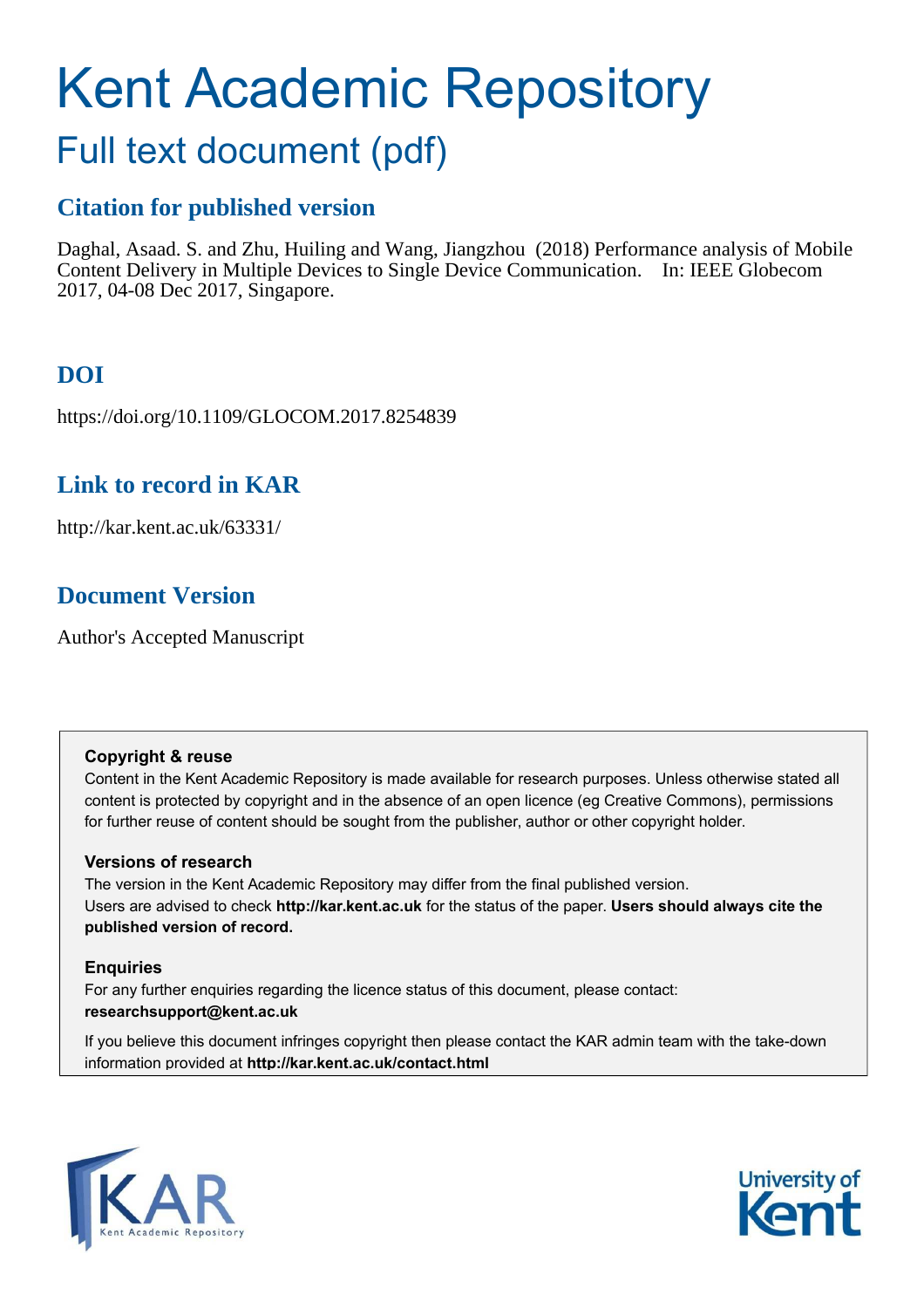# Performance analysis of Mobile Content Delivery in Multiple Devices to Single Device Communication

Asaad. S. Daghal, Huiling Zhu, and Jiangzhou Wang

School of Engineering and Digital Arts, University of Kent, United Kingdom. Email: {ad466, h.zhu, j.z.wang}@kent.ac.uk

*Abstract*—In wireless communication networks, caching and delivering popular content via the device to device (D2D) communication has recently been proposed as an exciting and innovative technology in order to offload network data traffic. In this paper, a novel method of content delivery using multiple devices to the single device (MDSD) communication via D2D links is presented. An expression of the outage probability  $(\mathbb{P}_{out})$ is analytically derived and validated by simulation to determine the success of the content delivery to the user equipment (UE). Zipf distribution with exponent shape parameter  $\rho$  is adopted to model the UE requests and content caching popularity which affects the achievable link data rate  $(\mathcal{R}_a)$ . The results show that  $\mathbb{P}_{out}$  decreases as the popularity of the content increases. Meanwhile, MDSD improves the UE experience in terms of  $\mathbb{P}_{out}$ substantially compared to the single D2D link based method.

#### I. INTRODUCTION

<span id="page-1-1"></span><span id="page-1-0"></span>The proliferation of smartphones has boosted wireless data traffic substantially during the last decade [\[1\]](#page-6-0). Due to the increase in wireless data traffic, the fourth-generations (4G) cellular systems have already reached its theoretical capacity [\[2\]](#page-6-1). Therefore, dealing with growing amount of data traffic is a critical issue, which needs to be solved for providing a high quality of services to the users. According to [\[1\]](#page-6-0), the major contributors towards data traffic are videos, which accounts for more than a half of the total mobile data traffic, and is caused by duplicated requests for a few popular videos. For example, 10% of the videos in the Youtube account for nearly 80% of viewing [\[3\]](#page-6-2). This fact leads to an important solution to reduce the data traffic, by utilizing from the storage unit in a user equipment UE to store content temporarily and allowing other UEs to download the contents from the UE. By enabling a local user to communicate with others via the device to device (D2D) link, content caching is a useful method to offload the network data traffic, decreasing the average access latency and reduce the traffic load in the base station (BS).

D2D communication is an important innovation technology, due to the ability to exchange the data directly amongst devices in proximity without going through the BS [\[4\]](#page-6-3), [\[5\]](#page-6-4). As the storage capability of the smartphones increases significantly with low cost, caching popular content in the mobile devices and using D2D communication for content delivery has been investigated as a promising way to enhance the user experience in terms of transmission delay, energy consumption, and throughput capacity [\[6\]](#page-6-5), [\[7\]](#page-6-6). In [\[8\]](#page-6-7), in a femtocell, one storage unit used to store content are considered as a helper for multiple UEs, where the connection between any UE and the helper is considered as D2D communication. The results showed that each UE throughput can be increased if there is a sufficient content reuse. In [\[9\]](#page-6-8), a random and central caching placement methods were considered. The results demonstrated that the spectral efficiency can be enhanced up to two order of magnitude when the central caching method with D2D communication is used. In [\[10\]](#page-6-9), an optimizing frequency reuse in order to reduce transmission power has been proposed. The whole cell was divided into small equally square clusters, and only one content can be received via one D2D link in one cluster to avoid intra-cluster interference. Since the assumptions in [\[10\]](#page-6-9) were over simplified and did not consider the channel fading, this approach may not be practical. However, it reveals that the possibility of finding and downloading the desired content from neighbor UE using D2D communication is very unlikely in higher outage probability, due to the privacy concern, limited helpers holding the desired content, and the channel fading. These reasons motivate us to explore the transmission diversity (TD) in multiple devices to single device (MDSD) communication based D2D communication method. The impact of TD has been widely investigated in cellular networks in order to combat the effects of fading by transmitting the same data over a different antenna, i.e., maximum ratio transmission (MRT) [\[11\]](#page-6-10)–[\[13\]](#page-6-11). In [\[14\]](#page-6-12), the distribution of the signal to interference ratio (SIR) is derived by applying a Toeplitz matrix in which a multi-antenna small cell was considered. In [\[15\]](#page-6-13), a closed-form expression for the distribution of the received signal from only two users has been derived, and an approximation for the summation of the received signal from multiple transmitters was provided. However, [\[15\]](#page-6-13) only presented analytical results, for two user case by assuming the total interference as a Gaussian noise with fixed power value (variance). Moreover, to the best of knowledge, the distances  $r_i$  from the transmitters to the receiver in MRT technique has not been pointed out as a random in the literature (i.e. different distances).

This paper focuses on improving the performance of a reference UE in terms of outage probability of the content delivery, which is defined as the data rate  $\mathcal{R}_a$  less than a target threshold value  $\tau$ . In order to achieve this target, by adopting TD, an MDSD based method is proposed to cache and deliver contents in an environment where a high density of UEs appears, e.g. stadiums, and shopping centers. The main contributions of this paper are listed as follows.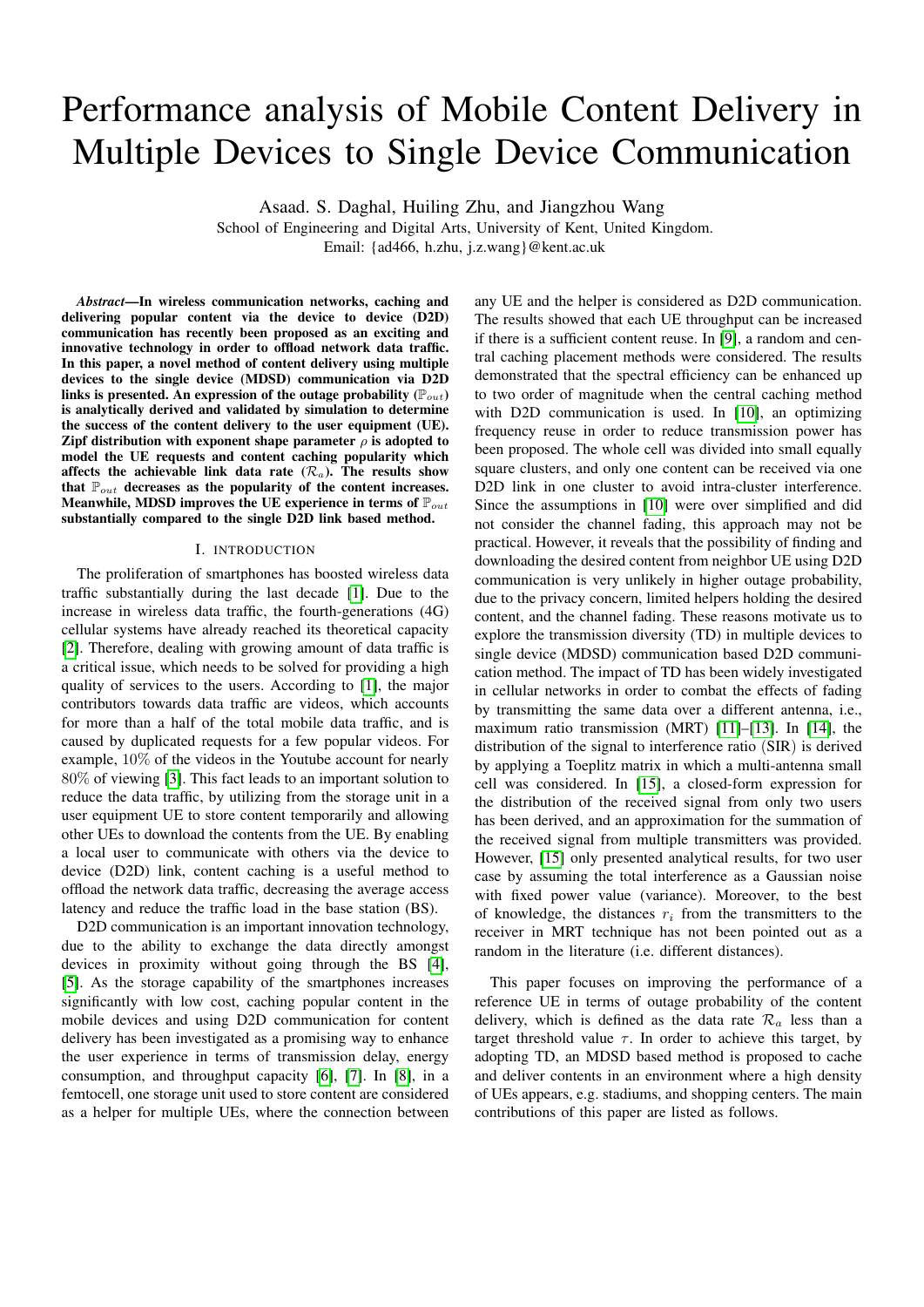- 1) Based on stochastic geometry, the outage probability for D2D communication is derived. Especially, closed-form expression are obtained when the path loss exponent  $\alpha = 4$  and 2, respectively. In contrast to the literature, we proved that the total interference for limited area is not going to infinity ( $\mathcal{I}_a \neq \infty$ ) when the condition of a Poisson point process (PPP) and  $\alpha = 2$  applied.
- 2) The distribution of the received signals from multiple transmitters at different distances is derived. First, the probability density function (PDF) of the desired signal for a single link is defined as a special case of the Lomax distribution. Then, a Laplace transform is used to find the distribution for the summation of the received signals. A Bromwich integral and residue theorem are used to implement the inversion of the Laplace transform.
- 3) The results of the proposed method MDSD are compared with D2D method based on single transmitter, called single D2D based scheme. It is shown that the  $\mathbb{P}_{out}$  can be reduced to 90% for MDSD compared to the single D2D based method.

The remainder of this paper is organized as follows. Section [II](#page-1-0) describes the system model. In Section III, performance analysis is carried out, where the single integral expression of the received signal is derived. Results and discussions are presented in Section IV, while the paper is concluded in Section V.

#### II. ASSUMPTIONS AND SYSTEM MODEL

Consider a downlink cellular network, where the base stations (BSs) and user equipments (UEs) are randomly located in the system. Fig. [1](#page-1-1) shows a part of the network, where  $N$  UEs are distributed within the radius  $d$  and modeled as a stationary homogeneous Poisson Point Process (PPP)



Figure 1: Depict the system model, where  $N$  user equipment distributed according to PPP. The diamond shape refers to the receiver user, the small filled circles shape represent the potential transmitters, the squares shape represent cellular user which is considered as idle, and the triangles shape refer to the cellular users that cause the interference to the reference user

 $\Phi_{\lambda}$  of intensity  $\lambda$  in two-dimensional space  $R^2$ . In another word, the process  $\Phi_{\lambda} = \{x_i\} \subset R^2$ , where  $x_i$  is the  $i^{th}$ (UE) node location which is i.i.d in the Euclidean plane, and  $i = \{1, 2, \dots, N\}$ .  $\lambda$  is the expected number of users of PPP in a unit area. It is assumed that each UE has a cache unit, which is a part of storage device unit used to cache contents temporarily. For simplicity, it is assumed that the cache unit size is the same for all UEs, and there is at least one popular content is stored in each UE. It is assumed that there is a single reference UE as receiver located at the origin  $(o)$ , supported by multiple transmitter devices called helpers  $(k_h)$ , simultaneously within the area A of radius  $R_m$ . It is assumed that each UE in the system is a priori requested and cached its own desired content randomly and independently from a library of M different contents. The number of different content that cached by different UEs within the distance  $R_m$ denoted as L, where  $L \leq M$ . The main idea of the content caching and delivery method of MDSD is clarified as follows: if one UE requests a specific content  $l$  of interested, neighbors who have the desired content in their caches will serve the request via D2D links. Otherwise, the BS will serve the request. Therefore, the desired content may be received from multiple devices, and the data rate for receiving the content  $\mathcal{R}_a$ , can be improved to increase the successful ratio of the receiving requested content. UEs within  $R_m$  who do not have the desired content is considered to be inactive to the reference UE as shown in Fig. [1.](#page-1-1) It is assumed there is no interference inside A, and all signals received outside A, i.e. with distance to the reference UE in the range  $(R_m, d]$  are considered as interference.

The most important common distribution used to model the request to a content  $l$  is Zipf distribution [\[16\]](#page-6-14). Since the UEs download cache the contents according to their interest, the content caching is also assumed to follow Zipf distribution as

$$
\mathcal{W}_l = \frac{l^{-\rho}}{\zeta}, \quad \rho > 0, \quad 1 \le l \le L \tag{1}
$$

where  $\zeta = \sum_{l=1}^{L} l^{-\rho}$  is the normalizing constraint,  $l \in \mathcal{L}$  is the index of a content cached,  $\mathcal{L} = \{1, 2, 3, \cdots, L\}$  is the set of the total number of different contents that cached in UEs within A. When the value of  $\rho$  becomes large, only a small number of contents are most popular and account for most of the requests. On the other hand, when  $\rho = 0$  the popularity of each content is the same, which means the contents are uniformly distributed. It is assumed that each device has a single Omni directional antenna and all UEs in the system have the same transmission power (unit power signal). The data rate  $\mathcal{R}_a$  at the receiver is given by

$$
\mathcal{R}_a = \log_2(1 + \text{SINR}) = \log_2\left(1 + \frac{\sum_{i=1}^{k_h} |h_i|^2 r_i^{-\alpha} P_t}{\sigma_n^2 + \mathcal{I}_{ag}}\right), \quad (2)
$$

where  $P_t$  is the transmit power,  $r_i$  is the distance between reference UE and a serving helper i of a UE,  $k_h$  is the number of synchronized helpers that have the desired content  $l$  in their caches, and  $\sigma_n^2$  is the additive white Gaussian noise power.  $\alpha$  is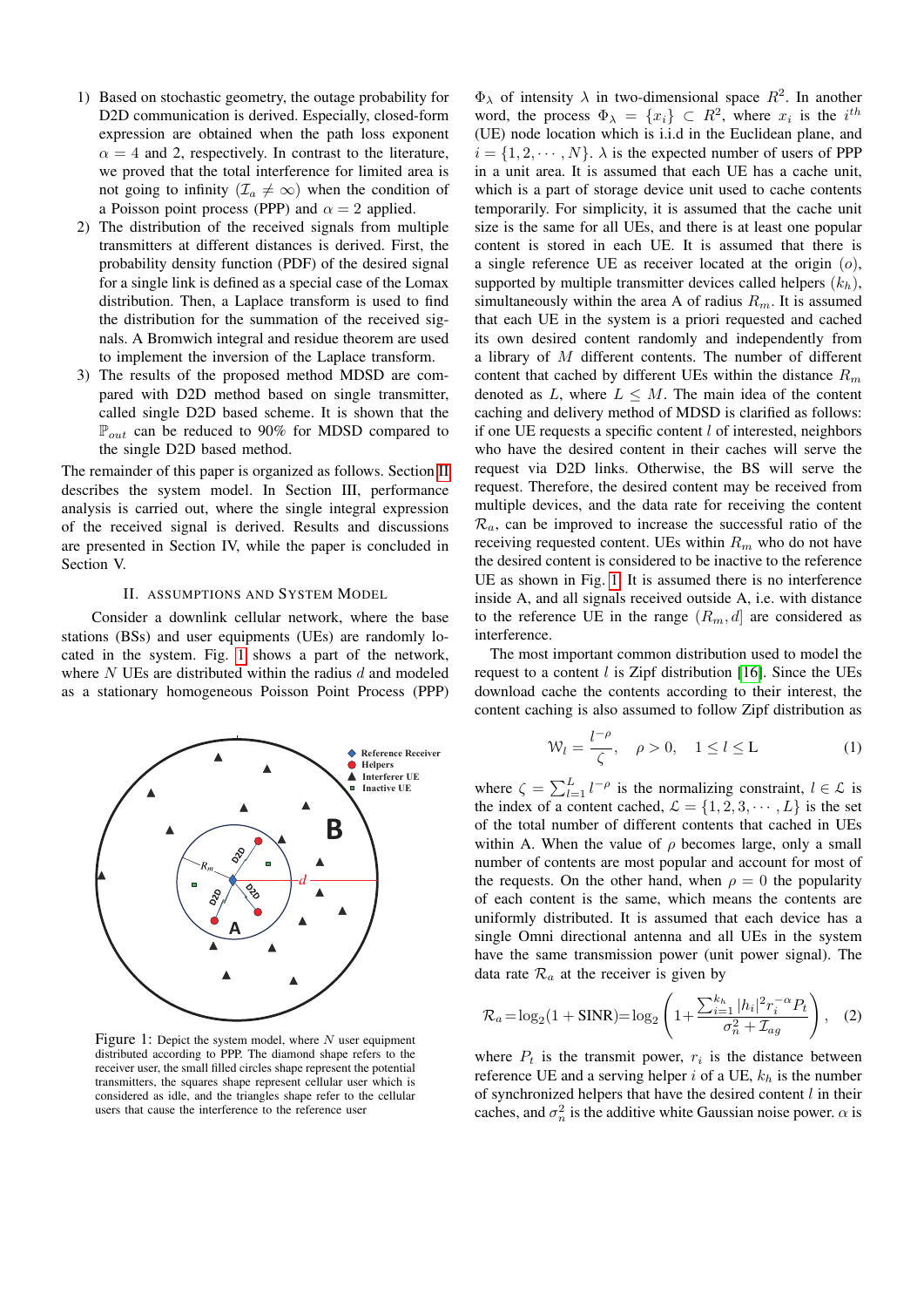the path loss exponent depending on the carrier frequency and physical environment, which is approximated in the range of (1.6 - 6.5) [\[17\]](#page-6-15). It is assumed that a Rayleigh based small scale fading, where  $|h_i|^2$  is the power gain following an exponential distribution with unit mean defined as  $f_{|h_i|^2}(x) = \exp(-x)$ .  $\mathcal{I}_{ag}$  is the aggregation of the interference signals power coming from the outside area A and is given by

$$
\mathcal{I}_{ag} = \sum_{j \in \Phi_{\lambda}/A} |g_j|^2 r_j^{-\alpha} P_t \tag{3}
$$

where  $r_j$  is the distance from reference UE to the  $j<sup>th</sup>$  interferer UE and  $g_j$  is assumed Rayleigh channel fading coefficient with unit mean,  $f_{|g_j|^2}(x) = \exp(-x)$ .

#### III. PERFORMANCE ANALYSIS

In this section, the system performance is evaluated in terms of the outage probability  $\mathbb{P}_{out}$ . Outage happens if the desired content is not found in the cache of neighbors within the threshold distance  $R_m$ , or the received data rate  $\mathcal{R}_a$  fails to bellow a given target threshold  $\tau$ .  $\mathbb{P}_{out}$  is evaluated in two cases, D2D and MDSD communication respectively as follow.

#### *A. D2D communication*

 $\mathbb{P}_{out}$  is evaluated as a conditioning on the distance r between reference UE and the nearest helper. It is assumed that the desired content  $l$  is existing within the nearest UE. The distribution of the distance  $r$  is derived as [\[18\]](#page-6-16).

$$
f_r(r) = 2\pi\lambda e^{-2\pi\lambda r^2}.
$$
 (4)

Theorem 1. *Given the density of UEs* λ*, path loss exponent*  $\alpha$ *, and the target data rate threshold*  $\tau$ *, the outage probability of the D2D communication is given by*

$$
\mathbb{P}_{out}^{D2D}(\lambda, \alpha, \tau) = 1 - W_l \int_0^\infty \pi \lambda e^{-\pi \lambda v (1 + \kappa(\tau, \alpha)) - \frac{2^{\tau} - 1}{\eta_o} v^{\alpha/2}} dv, (5)
$$

*Proof.*  $\mathbb{P}_{out}^{D2D}$  is a complement of the coverage probability, which is defined as

$$
\mathbb{P}_{out}^{D2D}(\lambda, \alpha, \tau) = 1 - \mathbb{E}_r \left[ \mathbb{P} \left( \mathcal{R}_a^{D2D} > \tau \right), l \in \mathcal{L} \right], \qquad (6)
$$

Since the  $\mathcal{R}_a^{D2D}$  and content popularity are independent events, (6) can be written as

$$
\mathbb{P}_{out}^{D2D}(\lambda, \alpha, \tau) = 1 - \mathcal{W}_l \times \mathbb{E}_r \left[ \mathbb{P} \left( \mathcal{R}_a^{D2D} > \tau \right) | r \right], \quad (7)
$$

where  $W_l$  is defined in (1), and  $\mathbb{E}_r(\cdot)$  is the expectation with respect to r. The probability that the received  $\mathcal{R}_a^{D2D}$ exceeding a target threshold  $\tau$  at distance r from the reference UE is given as [\[19\]](#page-6-17)

$$
\mathbb{E}_{r}[\mathbb{P}[\mathcal{R}_{a}^{D2D}>\tau]] = \int_{r>0} \mathbb{P}\left[\log_{2}(1+\text{SINR}^{D2D})>\tau|r\right] f_{r}(r) dr,
$$
  
=  $2\pi \lambda \int_{r>0} \mathbb{P}\left[\frac{|h|^{2}r^{-\alpha}P_{t}}{\sigma_{n}^{2} + \mathcal{I}_{ag}} > 2^{\tau} - 1|r\right] r e^{-\pi \lambda r^{2}} dr,$  (8)

Since  $|h|^2 \sim \exp(1)$ ,  $\mathbb{P}[\cdot]$  in (8) is a probability function which is given by

$$
\mathbb{P}\left[|h|^2 > (2^{\tau} - 1)r^{\alpha}\left(\frac{\sigma_n^2}{P_t} + \frac{\mathcal{I}_{ag}}{P_t}\right)|r\right]
$$
\n
$$
= \mathbb{E}_{\mathcal{I}_n}[\mathbb{P}\left[|h|^2 > (2^{\tau} - 1)r^{\alpha}\left(\eta_o^{-1} + \mathcal{I}_n\right)|r\right],
$$
\n
$$
= \mathbb{E}_{\mathcal{I}_n}\left[e^{-(2^{\tau} - 1)r^{\alpha}\left(\eta_o^{-1} + \mathcal{I}_n\right)}\right],
$$
\n
$$
= e^{-\frac{(2^{\tau} - 1)r^{\alpha}}{\eta_o}} \mathcal{L}_{\mathcal{I}_n}\left((2^{\tau} - 1)r^{\alpha}\right),
$$
\n(9)

where  $\eta o = \frac{P_t}{\sigma_n^2}$  is the signal to noise ratio, and  $\mathcal{I}_n = \frac{\mathcal{I}_{ag}}{P_t}$  is the interference part.  $\mathcal{L}_{\mathcal{I}_n}(\cdot)$  is the Laplace transform of the random variable  $\mathcal{I}_n$  that is derived in appendix-A and defined as

$$
\mathcal{L}_{\mathcal{I}_n} \left( (2^{\tau} - 1) r^{\alpha} \right) = e^{-\pi \lambda r^2 \kappa(\tau, \alpha)}, \tag{10}
$$

By plugging (10), (9), and (8) into (7), and changing variable  $v = r^2$ , then we get (5).

For the generality of (5), in the following parts, a closed form expression is evaluated under different scenarios based on the path loss exponent  $\alpha = 4$ , and 2, respectively.

**Lemma 1.1.** For the path loss exponent  $\alpha=4$ , the outage probability, denoted as  $\mathbb{P}_{out4}^{D2D}$ , is given by

$$
\mathbb{P}_{out4}^{D2D}(\lambda, 4, \tau) = 1 - \mathcal{W}_l \pi \lambda \int_0^\infty e^{-\pi \lambda v (1 + \kappa(\tau, 4)) - \frac{\eta v^2}{\eta_o}} dv. \quad (11)
$$

(11) has similar form to

$$
\int_0^\infty e^{-\varrho x - \beta x^2} dx = \sqrt{\frac{\pi}{\beta}} Q\left(\frac{\varrho}{\sqrt{2\beta}}\right) e^{\frac{\varrho^2}{4\beta}}.
$$

therefore (11) is defined as

$$
\mathbb{P}_{out4}^{D2D} = 1 - \mathcal{W}_l \frac{\pi^{\frac{3}{2}} \lambda}{\sqrt{\frac{2^{\tau} 1}{\eta_o}}} Q\left(\frac{\pi \lambda \left(1 + \kappa \left(\tau, 4\right)\right)}{\sqrt{2\beta}}\right) e^{\frac{\left(\pi \lambda \left(1 + \kappa \left(\tau, 4\right)\right)\right)^2}{4 \frac{2^{\tau} 1}{\eta_o}}}, (12)
$$

where  $Q(\cdot)$  is given by  $Q(y) = \frac{1}{\sqrt{2}}$  $\frac{1}{2\pi} \int_{y}^{\infty} \exp(-v^2) dv,$  $\kappa(\tau, 4) = \sqrt{2^{\tau} - 1} \left( \cot^{-1}(1/d^2) - \cot^{-1}(1/d^2) - \cot^{-1}(\sqrt{2^{\tau} - 1}) \right),$  and  $\cot^{-1}(\cdot)$  is the inverse cotangent function.

**Lemma 1.2.** For the path loss exponent  $\alpha=2$ , the outage probability, denoted as  $\mathbb{P}_{out2}^{D2D}$ , is given by

$$
\mathbb{P}_{out2}^{D2D}(\lambda,2,\tau) = 1 - \mathcal{W}_l \pi \lambda \int_0^\infty e^{-\pi \lambda v (1 + \kappa(\tau,2)) - \frac{(2^\tau - 1)v}{\eta_o}} dv. \quad (13)
$$

where  $\kappa(\tau, 2)$  is defined as

$$
\kappa(\tau, 2) = \int_1^d \frac{(2^{\tau} - 1)}{(2^{\tau} - 1) + y} dy = (2^{\tau} - 1) \log \left( \frac{2^{\tau} - 1 + d}{2^{\tau}} \right) \tag{14}
$$

where  $log(·)$  is the natural logarithmic function. By substituting (14) into (13),  $\mathbb{P}_{out}$  is defined as

$$
\mathbb{P}_{out2}^{D2D} = 1 - \frac{W_l \pi \lambda}{\pi \lambda (1 + (2^{\tau} - 1) \log(\frac{(2^{\tau} - 1) + d}{2^{\tau}})) + \frac{(2^{\tau} - 1)}{\eta_o}}. (15)
$$

[\[20\]](#page-6-18) proved that the interference is defective ( $\mathcal{I}_{ag} = \infty$ ) in two-dimensional PPP when  $\alpha = 2$ . In contrast, the interference is not going to the infinity ( $\mathcal{I}_{ag} \neq \infty$ ) for the limited area within the radius d, i.e.  $\kappa(\tau, 2) \neq \infty \to \mathcal{L}_{\mathcal{I}_n}(\cdot) \neq 0$ .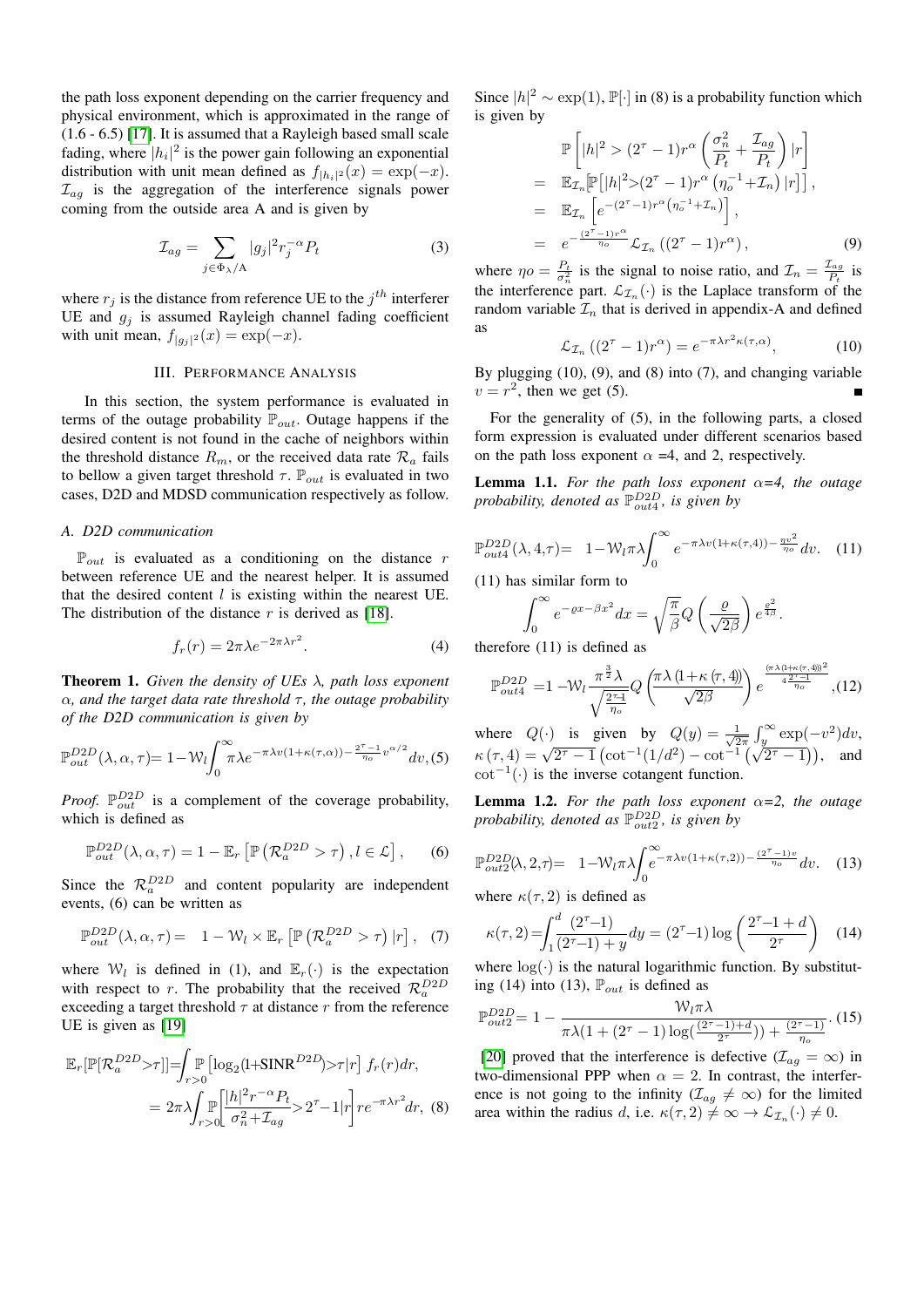#### *B. Multiple devices to single device (MDSD) communication*

To compare with D2D communication, we suggest using MDSD based method in some environments, where the density of users is very high.

Theorem 2. *Given the density of UEs* λ*, path loss exponent*  $\alpha = 2$ , and the target threshold  $\tau$ , the outage probability of *the MDSD is denoted as*

$$
\mathbb{P}_{out}^{MD} = 1 - \sum_{K=1}^{N} \sum_{k_{h}=1}^{K} {N \choose K} \left(\frac{|A|}{|B|}\right)^K \left(1 - \frac{|A|}{|B|}\right)^{N-K} {K \choose k_{h}} (\mathcal{W}_{l})^{k_{h}}
$$

$$
(1 - \mathcal{W}_{l})^{K-k_{h}} \int_{0}^{\infty} \frac{e^{-x(k_{h} + \frac{(2^{T}-1)}{\eta_{o}\varphi} + (2^{T}-1)\nu)}}{\pi x \psi^{k_{h}}} \Omega_{k_{h}}(x) dx. (16)
$$

*Proof.* In MDSD, the received signal is the sum of the desired signals at the receiver which is expressed as

$$
\mathbb{P}_{out}^{MD}(\alpha=2)=1-\mathbb{E}\Bigg(\!\!\mathbb{P}\Bigg[\!\!\frac{\sum_{i=1}^{k_h}|h_i|^2r_i^{-\alpha}P_t}{\sigma_n^2+\mathcal{I}_{ag}}\!\!>\!(2^{\tau}-1)\Bigg], l\!\in\!\mathcal{L}\!\!\Bigg), (17)
$$

where the received  $\mathcal{R}_a^{MD}$  for the content l is conditioned on  $k_h$  helpers within  $R_m$ . Therefore (17) is written as

$$
\mathbb{P}_{out}^{MD}(\alpha=2) = 1 - \sum_{K=1}^{N} \sum_{k_h=1}^{K} \mathcal{H}_l \underbrace{\mathbb{P}\left[\mathcal{R}_a^{MD} > \tau\right]}_{(\star)},\tag{18}
$$

where  $\mathcal{H}_l$  is the hit probability that there are a K UEs out of N inside A and  $k_h$  helpers out of K UEs holding a specific content  $l$ , which is denoted as

$$
\mathcal{H}_{l} = {N \choose K} {R_{m}^{2} \choose \bar{d}^{2}}^{K} \left( -{R_{m}^{2} \over d^{2}} \right)^{N-K} {K \choose k_{h}} (\mathcal{W}_{l})^{k_{h}} (1 - \mathcal{W}_{l})^{K-k_{h}} \tag{19}
$$

The probability of there are  $N$  UEs in the whole cell area B is follow a Poisson distribution as

$$
\mathbb{P}(N \quad in \quad (\mathbf{B})) = \frac{(\lambda \mathbf{B})^N e^{-\lambda \mathbf{B}}}{N!}.
$$
 (20)

( $\star$ ) is the probability that the  $\mathcal{R}_a^{MD}$  exceeds a target data rate threshold value  $\tau$  as explained and proof below.

$$
\mathbb{P}\left[\mathcal{R}_{a}^{MD} > \tau\right] = \mathbb{P}\left[\frac{\sum_{i=1}^{k_{h}} |h_{i}|^{2} r_{i}^{-\alpha} P_{t}}{\sigma_{n}^{2} + \mathcal{I}_{ag}} > (2^{\tau} - 1)\right],
$$

$$
= \mathbb{P}\left[\sum_{i=1}^{k_{h}} \frac{|h_{i}|^{2}}{r_{i}^{\alpha}} > (2^{\tau} - 1)\left(\frac{1}{\eta_{o}} + \mathcal{I}_{n}\right)\right], \qquad (21)
$$

By assuming that a reference user contact with the closest helper (not necessary closest UE), the PDF of the average distance r that given the desired content  $l$  existing within  $R_m$ defined as [\[21\]](#page-6-19):

$$
f_{R_m}(r) = \frac{2\pi\lambda r \exp(-\pi\lambda r^2)}{1 - \exp(-\pi\lambda R_m^2)}, \quad 0 < r < R_m. \tag{22}
$$

Letting  $t_i = \frac{|h_i|^2}{r_i^{\alpha}}$  $\frac{n_{i}}{r_i^{\alpha}}$ , is the ratio of two random variables, and  $Y = \sum_{i=1}^{k_h} t_i$ . To find the distribution of  $t_i$ , the transformation of  $w = r^{\alpha}$  is defined as

$$
f_W(w) = \frac{2\pi\lambda}{\alpha\psi} w^{\frac{2-\alpha}{\alpha}} e^{-\pi\lambda w^{\frac{2}{\alpha}}}
$$
 (23)

<span id="page-4-0"></span>where  $\psi = 1 - e^{-\pi \lambda R_m^2}$ . It is apparently that the distribution of  $t_i$  is a much complicated when  $\alpha > 2$ , that results in complexity to find the distribution of  $Y$ . It is assumed that  $\alpha = 2$  in the following analysis for the sake of simplicity, which is also a typical value of path loss exponent in different environments [\[17\]](#page-6-15). The transformation of  $w = r^2$  is defined as  $f_W(w) = \frac{\pi \lambda}{\psi} e^{-\pi \lambda w}$ . By solving the ratio of the two exponential random variables, the distribution of  $t_i$  is expressed as

$$
f_T(t_i) = \frac{\lambda \pi}{\psi(\lambda \pi + t_i)^2}, \quad t_i > 0. \tag{24}
$$

which is a special case of the Lomax distribution, defined as

$$
f(x) = \frac{a\varphi^a}{\left(\varphi + x\right)^{a+1}}, \quad x > 0 \tag{25}
$$

where a is a positive integer shape parameter, and  $(\varphi > 0)$ is the scale parameter. In (24), the shape parameter  $a = 1$ , and scale parameter  $\varphi = \lambda \pi$ . The Laplace transform  $f(s)$  is evaluated in order to find the distribution of the sum of (24) as

<span id="page-4-1"></span>
$$
f(s) = \int_0^\infty \frac{\varphi e^{-st}}{\psi(\varphi + t)^2} dt = \frac{e^{\varphi s} E_2(\varphi s)}{\psi},\tag{26}
$$

where  $E_a(\cdot)$  is the generalized exponential integral function [\[22\]](#page-6-20), defined as

$$
E_a(x) = \int_1^{\infty} \frac{e^{-xt}}{t^a} dt, \quad a = 1, 2, \cdots
$$

For a complex s and  $\Re(s) > 0$ , the Laplace transform of Y is defined as

$$
f_Y(s) = \int_0^\infty e^{-st} f_Y(t) dt = (f(s))^{k_h} = \left(\frac{e^{\varphi s} E_2(\varphi s)}{\psi}\right)^{k_h} (27)
$$

In order to find  $f_Y(t)$ , the inversion of  $f_Y(s)$  is evaluated in Appendix-B. However,  $f_Y(t)$  is the distribution of the summed received desired signals, which is defined as

$$
f_Y(t) = \frac{1}{\pi \varphi \psi^{k_h}} \int_0^\infty \Omega_{k_h}(x) e^{-x \left(k_h + \frac{t}{\varphi}\right)} dx, \tag{28}
$$

where  $\Omega_{k_h}(x)$  is defined in Appendix-B, and the solution of (21) will be defined as

<span id="page-4-2"></span>
$$
\mathbb{P}[\mathcal{R}_a^{MD} > \tau] = \frac{1}{\pi \varphi \psi^{k_h}} \int_V \int_0^{\infty} \Omega_{k_h}(x) e^{-x(k_h + \frac{t}{\varphi})} dx dt,
$$
  
\n
$$
= \int_0^{\infty} \frac{\Omega_{k_h}(x)}{\pi x \psi^{k_h}} e^{-x(k_h + \frac{V}{\varphi})} dx,
$$
  
\n
$$
= \int_0^{\infty} \frac{\Omega_{k_h}(x) e^{-x(k_h + \frac{(2^{\tau} - 1)}{\varphi})}}{\pi x \psi^{k_h}} \mathcal{L}_{\mathcal{I}_n}\left(\frac{x(2^{\tau} - 1)}{\varphi}\right) dx, (29)
$$

where  $V = (2^{\tau} - 1)(\eta_o^{-1} + \mathcal{I}_n)$ ,  $\mathcal{L}_{\mathcal{I}_n} \left( \frac{x(2^{\tau} - 1)}{\varphi} \right)$  is the Laplace transform of the aggregation interference solved in Appendix-C and defined as

$$
\mathcal{L}_{\mathcal{I}_n} \left( \frac{x(2^{\tau} - 1)}{\varphi} \right) = e^{-x(2^{\tau} - 1) \log \left( \frac{x(2^{\tau} - 1) + \varphi d^2}{x(2^{\tau} - 1) + \varphi R_m^2} \right)} \tag{30}
$$

where  $\nu = \log \left( \frac{x(2^{\tau} - 1) + \varphi d^2}{x(2^{\tau} - 1) + \varphi R^2} \right)$  $\overline{x(2^{\tau}-1)+\varphi R_m^2}$  . By substituting (30) into (29), and (29) into  $(18)$ , we will get  $(16)$ .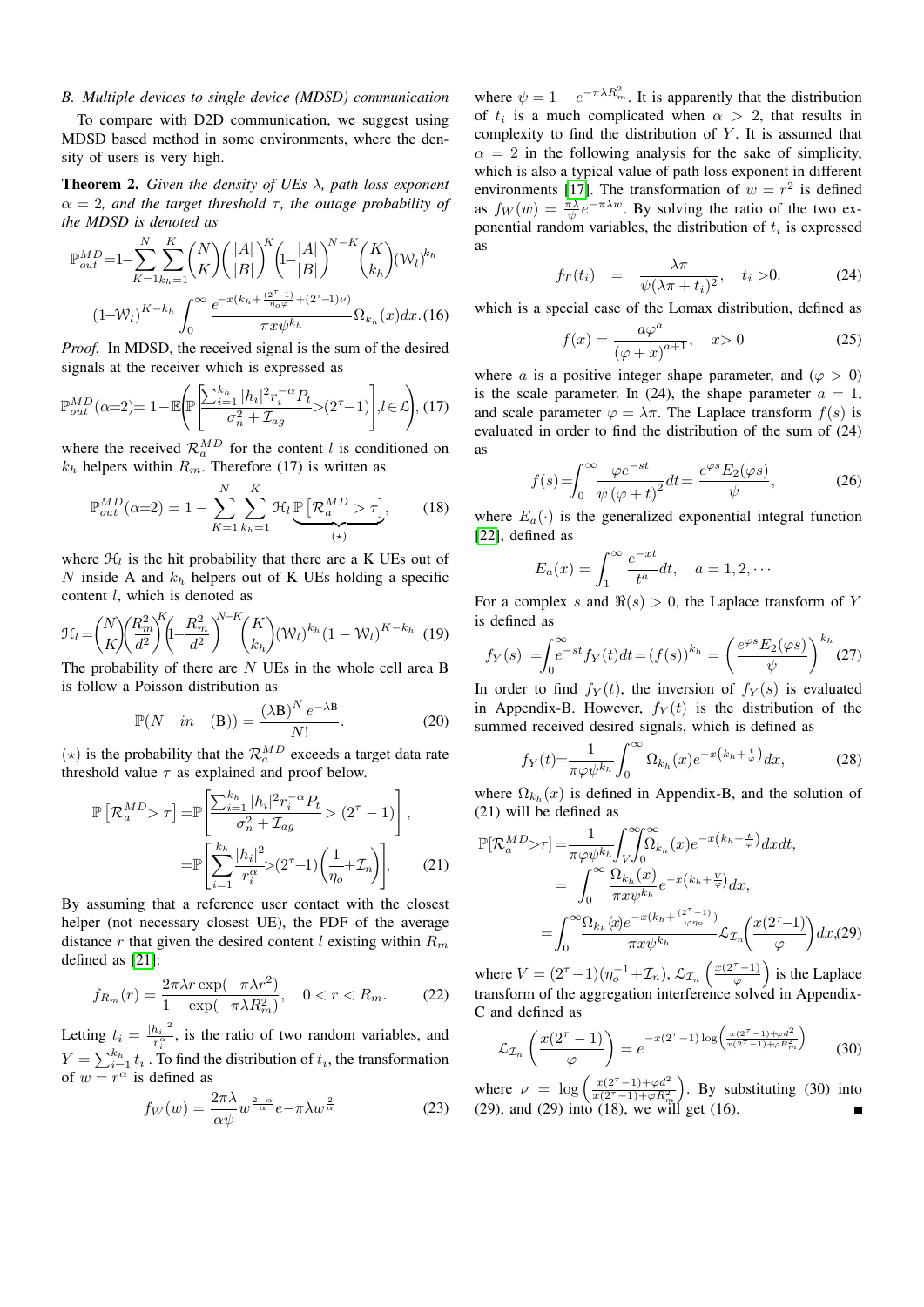#### IV. RESULTS AND DISCUSSION

In this section, the system performance in terms of  $\mathbb{P}_{out}$ is numerically shown and validated by the simulation results. In the simulation, N UEs are generated according to the PPP with intensity  $\lambda$ . The top 10 contents ( $L = 10$ ) are generated according to the Zipf distribution, and the desired content is assumed that the most popular one, i.e.  $W_1$ . The radius of area B is set to  $d = 100$  meter. The simulation results are carried out via a one million trials per point.

Fig. [2](#page-4-0) illustrates the performance of the system when the single device to single device communication is considered.  $\mathbb{P}_{out}$  versus a target threshold  $\tau$  in the x-axis is shown. The results for a special case path loss exponent  $\alpha = 4$  and  $\alpha = 2$ are considered. The density of UEs is fixed to  $\lambda = 0.15u/m^2$ and the popularity shape parameter  $\rho$  is fixed to 2. From this figure, it can be seen that a larger  $\alpha$  leads to better performance, since the interference is much reduced when  $\alpha$ increases compared to the signal received degradation. It is seen that the performance is enhanced roughly by 23% when  $\alpha = 4$  and  $\tau = 1$  bps/H<sub>z</sub> compared to  $\alpha = 2$ . The simulation results match well the analytical results. However, the results demonstrate that  $\mathbb{P}_{out}$  is very high in D2D communication since it depends on  $\tau$  and popularity of content at the same time.

Fig. [3](#page-4-1) shows the analytical and simulation results of average  $\mathbb{P}_{out}$  with respect to the threshold value  $\tau$ . The parameters,  $\rho$ , λ, and  $η$  are fixed to 2, 0.15 $u/m^2$  and 20 dB respectively. The results are shown for different  $R_m$  (2-5 meter) in MDSD and the nearest distance in D2D. In this figure, the average outage probability of the UE in D2D communication (15) is compared with MDSD communication in (16), where  $\alpha = 2$ . It can be seen that the outage probability is decreased significantly when the MDSD based method is used instead of D2D based method, this is because the benefit from the transmission diversity which is used to combat the channel fading. Moreover,  $\mathbb{P}_{out}$  decreases significantly when  $R_m$  increases in MDSD method since the number of helpers having the desired content increases, thereby it is probably increasing the chance of getting the desired content from neighbors. It can be observed that the performance gain is enhanced significantly. For example, for a target  $\tau = 1$  bps/H<sub>z</sub>, the performance gain is enhanced by 17% when  $R_m = 2$  and 40% when  $R_m = 3$ in MDSD compared to D2D, whereas the outage gain, will be around 90% for MDSD when  $R_m = 4$  and target  $\tau = 1.5$  $bps/H<sub>z</sub>$  compared to D2D. However, the performance gain is improved significantly and the performance gap decreases when  $R_m$  increases.

The popularity shape parameter  $\rho$  is another factor playing an essential role in our system model. Fig. [4](#page-4-2) depicts the average outage probability of the UE versus popularity shape parameter  $\rho$  for  $\tau = 1.5$  bps/H<sub>z</sub>,  $\lambda = 0.15u/m^2$ , and  $\eta_o = 20$ dB. The curves are shown for MDSD in different  $R_m$ . It is seen that the outage probability decreases rapidly when the factor  $\rho$  increases from 0 to 1.5 and gradually when  $\rho > 1.5$ . Increasing  $\rho$  means that a less number of contents



Figure 2: Outage probability vs. target threshold  $\tau$ , D2D



Figure 3: Outage probability vs. target threshold value  $\tau$ 

<span id="page-5-0"></span>

Figure 4: Outage probability vs Popularity shape parameter  $\rho$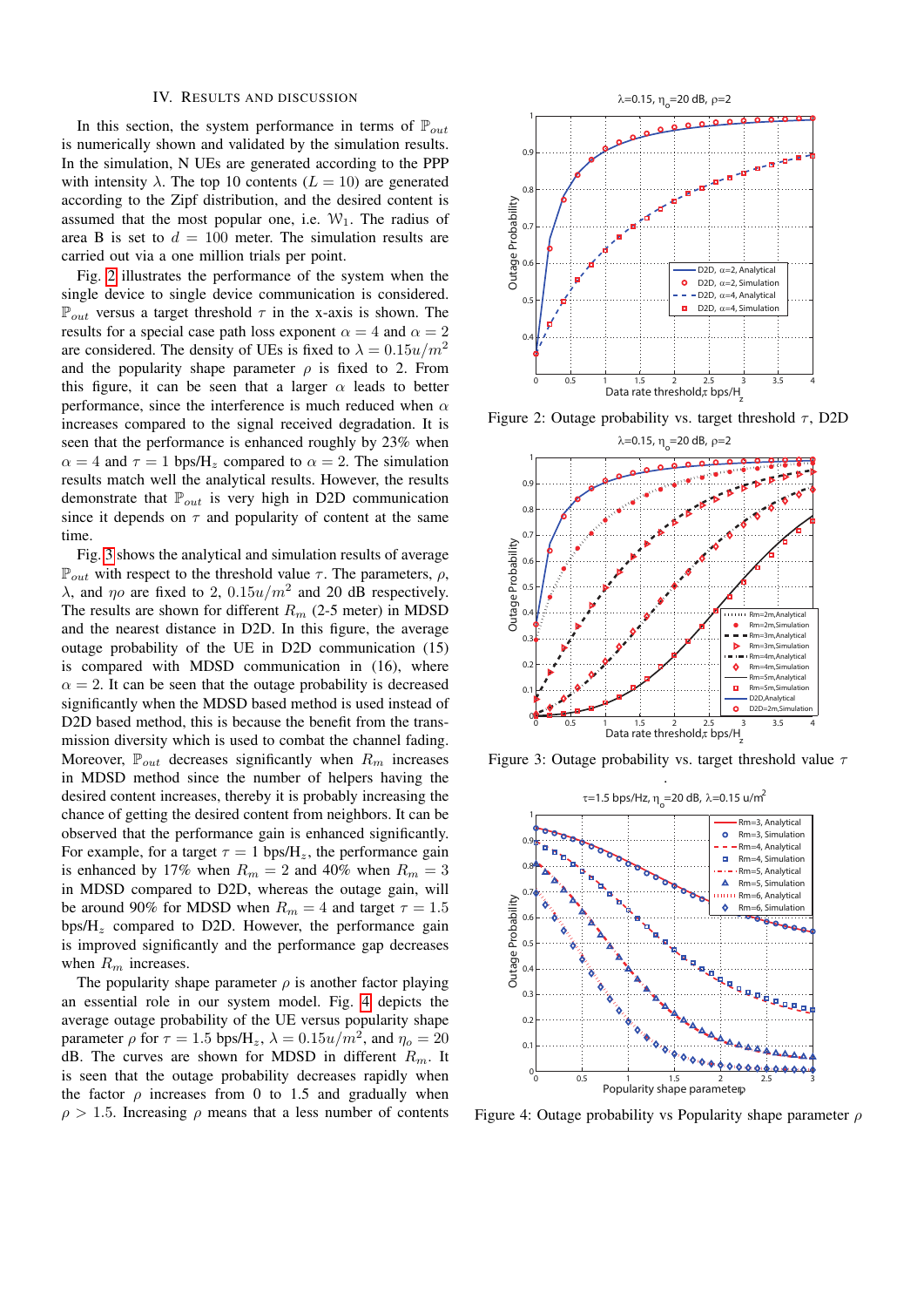are more common requested, results in increasing the number of helpers that having the desired content. It can be seen that the performance gain is enhanced by approximately 25% when  $\rho = 0$  and  $R_m$  increases from 3 to 6 meter, whereas the gain is enhanced by 60% for  $\rho = 1$ . In fact, when  $\rho = 0$ , all contents are uniformly distributed with equal probability and the outage probability will be higher than the Zipf distribution with shape parameter  $\rho > 0$ . Furthermore, as  $R_m$  increases,  $\mathbb{P}_{out}$  decreases significantly since the number of UEs within A increases results in increasing the chance to finding and downloading the desired content from neighbors. However, the analytical results match well to simulation results, and the gain performance gap decreases when the distance  $R_m$ increases.

#### V. CONCLUSION

Content caching at the user terminal and using D2D communication is a promising way to enhance the performance of mobile networks in terms of latency, throughput capacity, energy saving and so on. We proposed a novel content delivery method in MDSD method based on D2D communication in order to enhance the system performance in terms of outage probability. Analysis is related to the popularity shape parameter  $\rho$  and the number of helpers having the desired content. A single integral expression for the summation of the desired received signal using Laplace transform and residue theorem was derived. An expression of the outage probability for D2D and MDSD based method using tools from stochastic geometry and point process theory was derived. The results showed that the performance was always improved when the popularity of contents depending on  $\rho$  increases, as well as the number of helpers is increased. Furthermore, it was shown that the analytical results match well to the Monte-Carlo simulation, and the performance improves significantly when the MDSD was used instead of D2D based method.

#### APPENDIX A

#### PROOF OF THE LAPLACE TRANSFORM IN THEOREM 1

*Proof.* The Laplace transform of the aggregation interference  $\mathcal{I}_n$  can be expressed as

$$
\mathcal{L}_{\mathcal{I}_n}(s) = \mathbb{E}_{\mathcal{I}_n} \left[ e^{-s\mathcal{I}_n} \right],
$$
\n
$$
= \mathbb{E}_{\Phi_{\lambda},g} \left[ e^{-s\sum_{j \in \Phi_{\lambda}/A} |g_j|^2 r_j^{-\alpha}} \right],
$$
\n
$$
\stackrel{(a)}{=} \mathbb{E}_{\Phi_{\lambda},g} \left[ \prod_{j \in \Phi_{\lambda}/A} e^{-s|g_j|^2 r_j^{-\alpha}} \right],
$$
\n
$$
\stackrel{(b)}{=} \mathbb{E}_{\Phi_{\lambda}} \left[ \prod_{j \in \Phi_{\lambda}} \mathbb{E}_{g} \left[ e^{-s|g_j|^2 r_j^{-\alpha}} \right] \right],
$$
\n
$$
\stackrel{(c)}{=} e^{-2\pi\lambda \int_{r}^{\infty} \left[ 1 - \mathbb{E}_{g} \left[ e^{-s|g_j|^2 v^{-\alpha}} \right] \right] v dv}.
$$
\n(A.1)

where  $(a)$  follows the properties of the exponential functions, (b) follows from the property of  $|g_j|^2$  that is i.i.d in the PPP, and (c) follows from the definitions of probability generating functional (PGFL) [\[20\]](#page-6-18), which state for function  $f(x)$  that  $\mathbb{E} \left[ \prod_{x \in \Phi} f(x) \right] = e^{-\lambda \int_{R^2} (1 - f(x)) dx}$ . The expectation  $\left\{\mathbb{E}_g(\cdot)\right\}$  in (A.1) is defined as

$$
\mathbb{E}_{g}\left[e^{-s|g_{j}|^{2}r_{j}^{-\alpha}}\right] = \int_{0}^{\infty} e^{-s|g_{j}|^{2}r_{j}^{-\alpha}} f(g) dg = \frac{1}{1 + sr_{j}^{-\alpha}}, (A.2)
$$

<span id="page-6-0"></span>Substituting (A.2) into (A.1) and put  $s = (2^{\tau} - 1)r^{\alpha}$ , we obtained  $(2^{\tau}-1)$ 

$$
\mathcal{L}_{\mathcal{I}_n} \left( (2^{\tau} - 1) r^{\alpha} \right) = e^{-2\pi \lambda \int_r^{\infty} \frac{(2^{\tau} - 1)}{(2^{\tau} - 1) + \left(\frac{v}{r}\right)^{\alpha} v dv}} \tag{A.3}
$$

<span id="page-6-2"></span><span id="page-6-1"></span>Letting  $y = \left(\frac{v}{r}\right)^2$ , the integral is limited from 1 to  $\infty$ . Since the interference is for limited area within  $d$ , therefore the integral is limited to  $d$ . (A.3) becomes

<span id="page-6-3"></span>
$$
\mathcal{L}_{\mathcal{I}_n} \left( (2^{\tau} - 1) r^{\alpha} \right) = e^{-\pi \lambda r^2 \int_1^d \frac{(2^{\tau} - 1)}{(2^{\tau} - 1) + y^{\frac{\alpha}{2}}}} dy} = e^{-\pi \lambda r^2 \kappa(\tau, \alpha)}, \text{(A.4)}
$$

<span id="page-6-4"></span>where

$$
\kappa(\tau,\alpha) = \int_1^d \frac{(2^{\tau} - 1)}{(2^{\tau} - 1) + y^{\frac{\alpha}{2}}} dy \qquad (A.5)
$$

#### <span id="page-6-6"></span><span id="page-6-5"></span>APPENDIX B PROOF OF THE INVERSE LAPLACE TRANSFORM OF THEOREM 2

<span id="page-6-7"></span>*Proof.* The inverse Laplace transform of (27) is defined as

<span id="page-6-8"></span>
$$
f_Y(t) = \mathcal{L}^{-1}(f_Y(s)) = \frac{1}{2j\pi} \int_{\epsilon - j\infty}^{\epsilon + j\infty} e^{st} f_Y(s) ds,
$$
  

$$
= \frac{1}{2j\pi} \int_{\epsilon - j\infty}^{\epsilon + j\infty} e^{st} \left(\frac{e^{\varphi s} E_2(\varphi s)}{\psi}\right)^{k_h} ds.
$$
(B.1)

<span id="page-6-10"></span><span id="page-6-9"></span>where  $t > 0$ ,  $j = \sqrt{-1}$  and the integration are done along the vertical  $\Re(s) = \epsilon$  in the complex plane such that  $\epsilon$  is greater than the real part of all singularities of  $f_Y(s)$ . A Bromwich contour shown in Fig. [5](#page-5-0) is used in order to solve (B.1). The integrals along paths BCD and HIA go to zero as  $R \to \infty$ , also the integral along path EFG go to zero as  $r \rightarrow 0.A$ complex integral along path AB is evaluated by using the residue theorem as follow

<span id="page-6-14"></span><span id="page-6-13"></span><span id="page-6-12"></span><span id="page-6-11"></span>

Figure 5: Bromwich contour

<span id="page-6-17"></span><span id="page-6-16"></span><span id="page-6-15"></span>
$$
\int_{AB} + \int_{DE} + \int_{GH} = \sum resistues,
$$
 (B.2)

<span id="page-6-19"></span><span id="page-6-18"></span>Since the integrals along BCD, HIA, and EFG is approach to zero, thus

<span id="page-6-20"></span>
$$
\int_{AB} + \int_{DE} + \int_{GH} = 0, \quad \to \int_{AB} = -\int_{DE} - \int_{GH} \quad (B.3)
$$